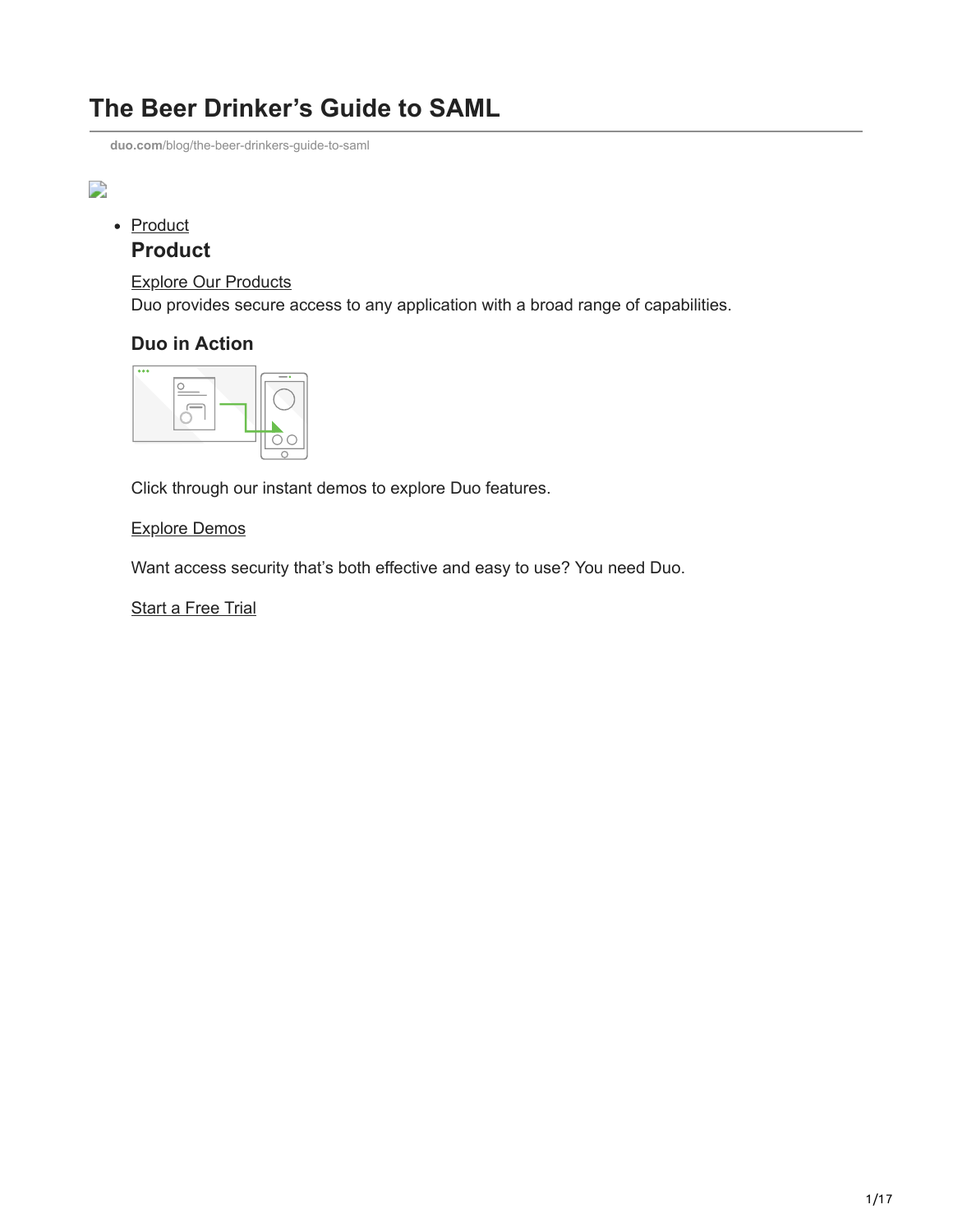## • [Editions & Pricing](https://duo.com/editions-and-pricing)

## **Editions & Pricing**

#### [Compare Editions](https://duo.com/editions-and-pricing)

Get the security features your business needs with a variety of plans at several price points.

## **Pricing Questions?**



Get in Touch

Have questions about our plans? Not sure where to begin? Get in touch with us. We'll help you choose the coverage that's right for your business.

[Contact a Duo Representative](https://duo.com/about/contact)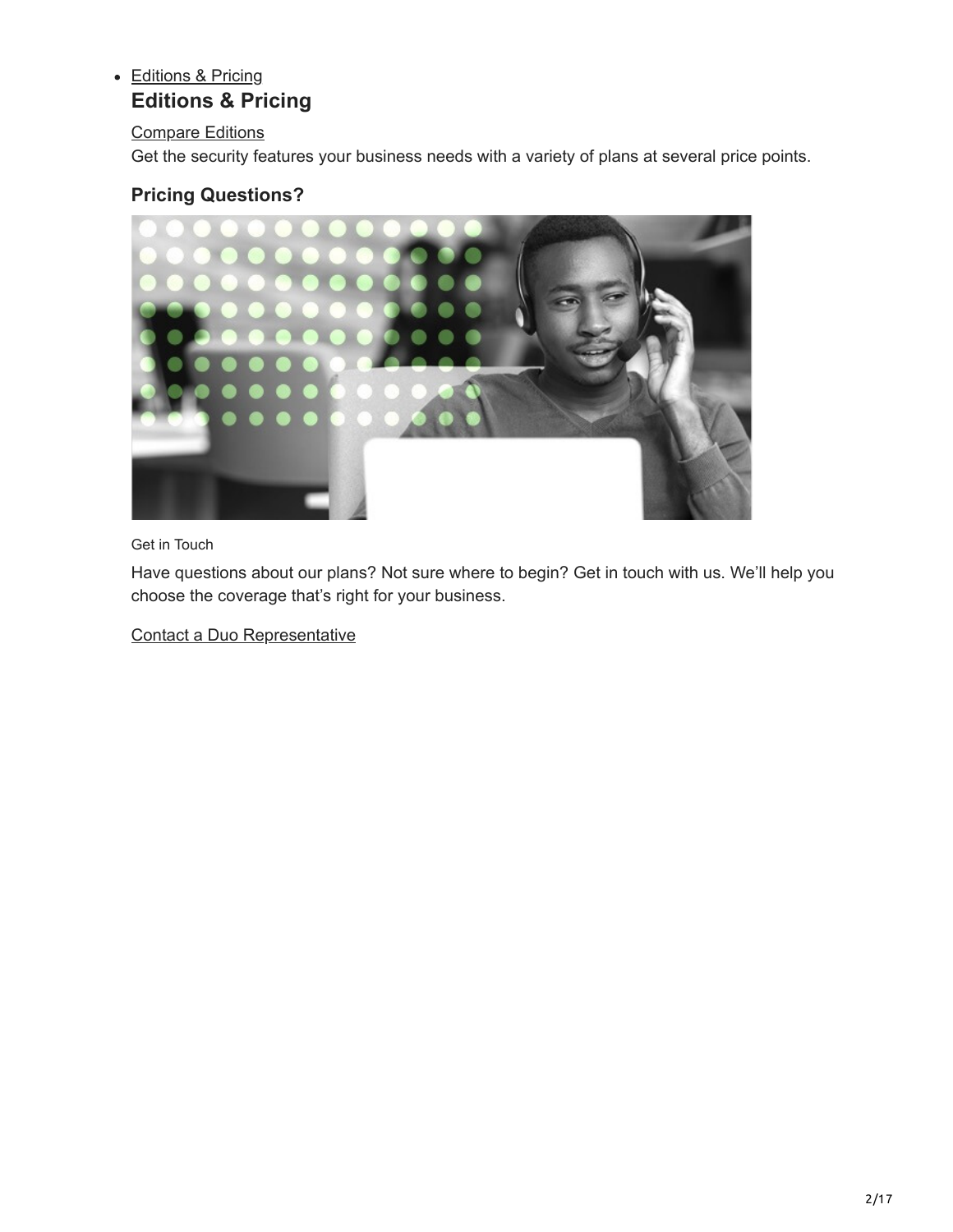### • [Solutions](https://duo.com/solutions)

## **Solutions**

[Explore Our Solutions](https://duo.com/solutions) Duo provides secure access for a variety of industries, projects, and companies.

## **Passwordless Authentication**



Users can log into apps with biometrics, security keys or a mobile device instead of a password.

[Learn More](https://duo.com/solutions/passwordless)

**Customer Story**



Duo Helps Box Enable Remote Work

"Duo's solution was really easy to deploy and is simple to manage."

**Mark Schooley**, Senior Director, IT Operations & Engineering, Box

[Read The Customer Story](https://duo.com/solutions/customer-stories/box)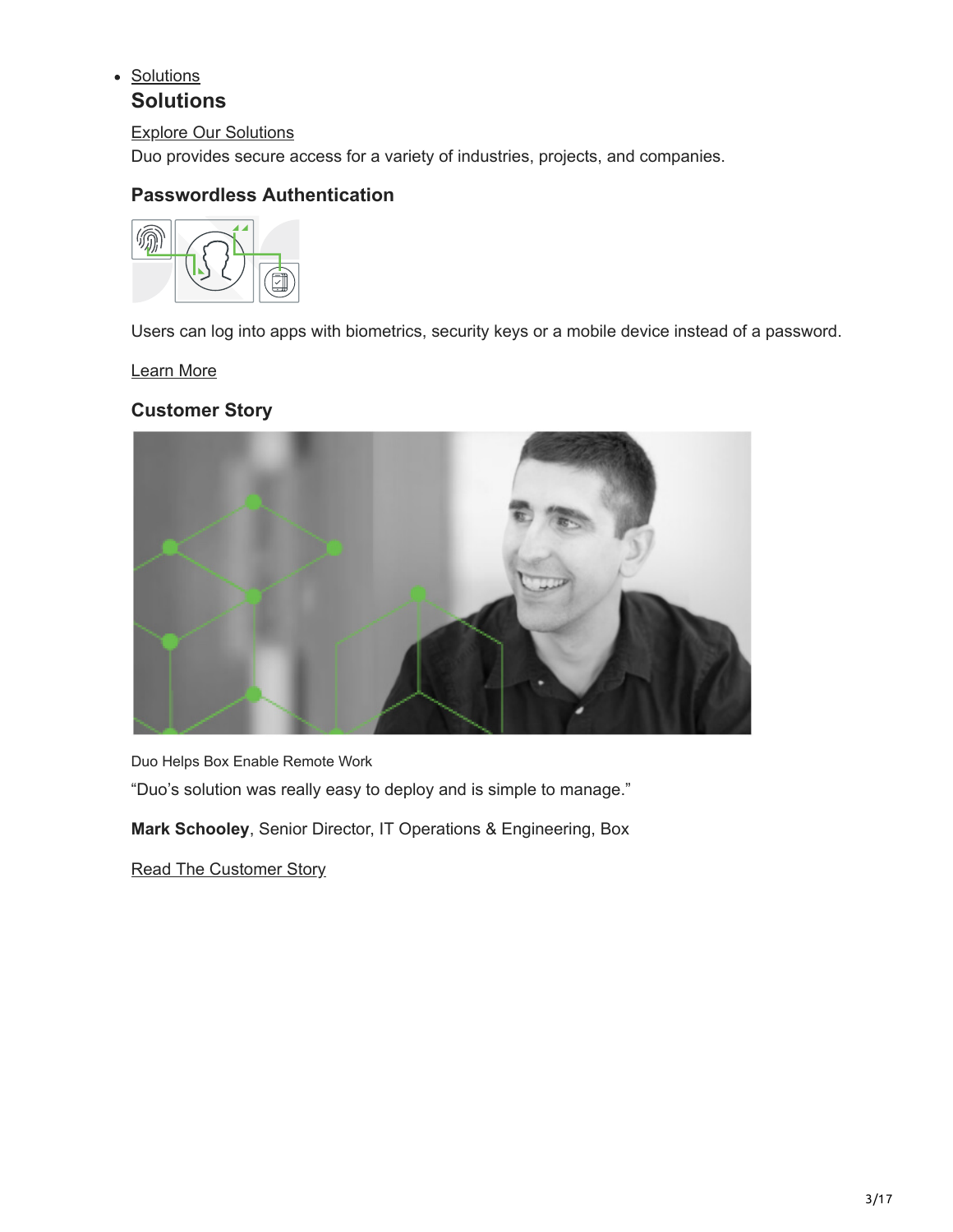#### • [Partnerships](https://duo.com/partnerships)

## **Partnerships**

[Learn About Partnerships](https://duo.com/partnerships)

Partner with Duo to bring secure access to your customers.

## **Customer Story**



Enfo Loves Duo's Customer Support

"We feel that Duo really listens to the customers and delivers the product we need!"

**Tuukka Vainiomäki** - Senior Specialist of IT Security

[Read The Customer Story](https://duo.com/solutions/customer-stories/enfo)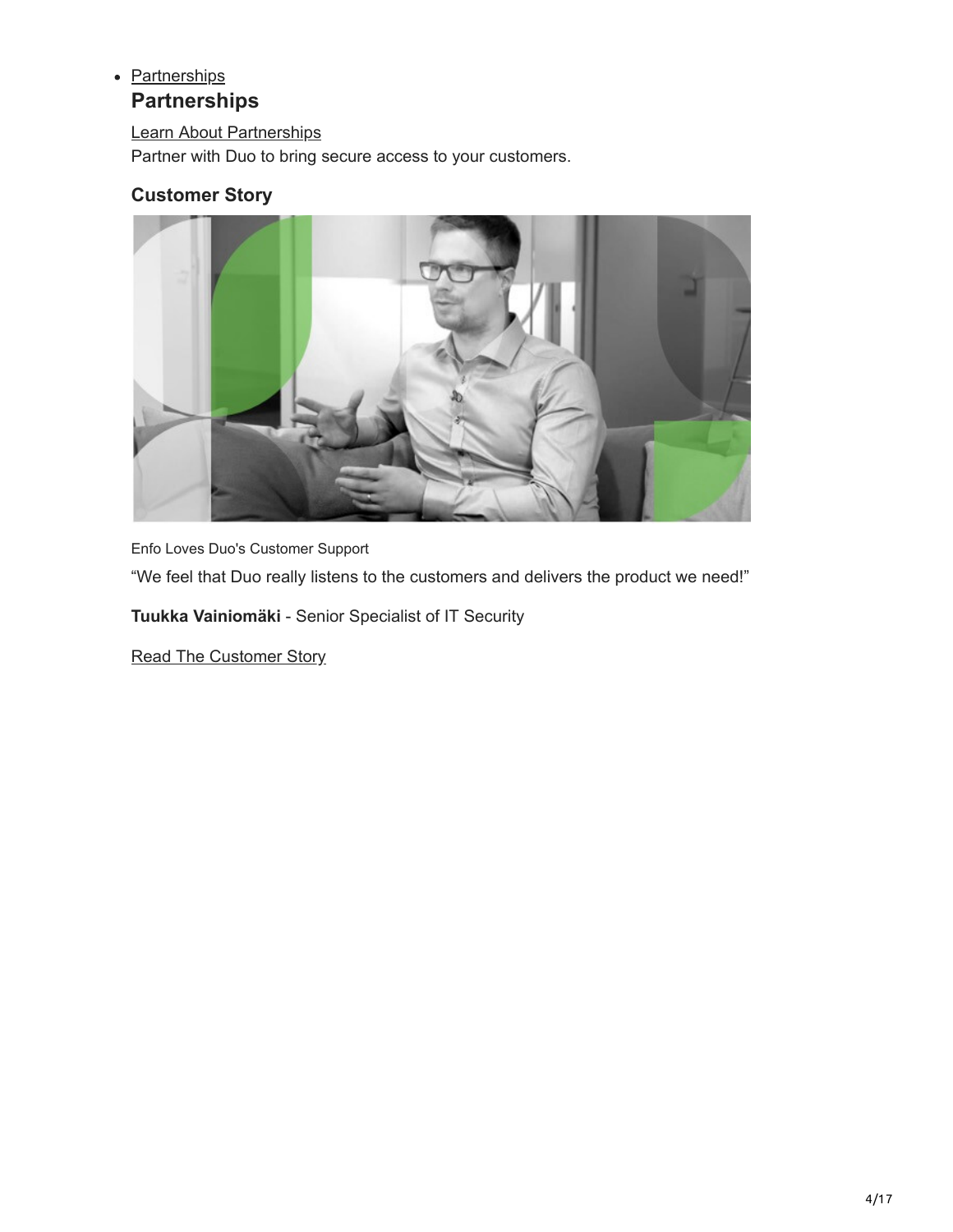# • [Support](https://duo.com/support)

## **Support**

#### [See All Support](https://duo.com/support)

Have questions? We're here to help! Our support resources will help you implement Duo, navigate new features, and everything in between.

## **Dedicated Support**



#### Dedicated Support

Duo Care is our premium support package. With a dedicated Customer Success team and extended support coverage, we'll help you make the most of your investment in Duo, long-term.

[Learn More About Duo Care](https://duo.com/support/duo-care)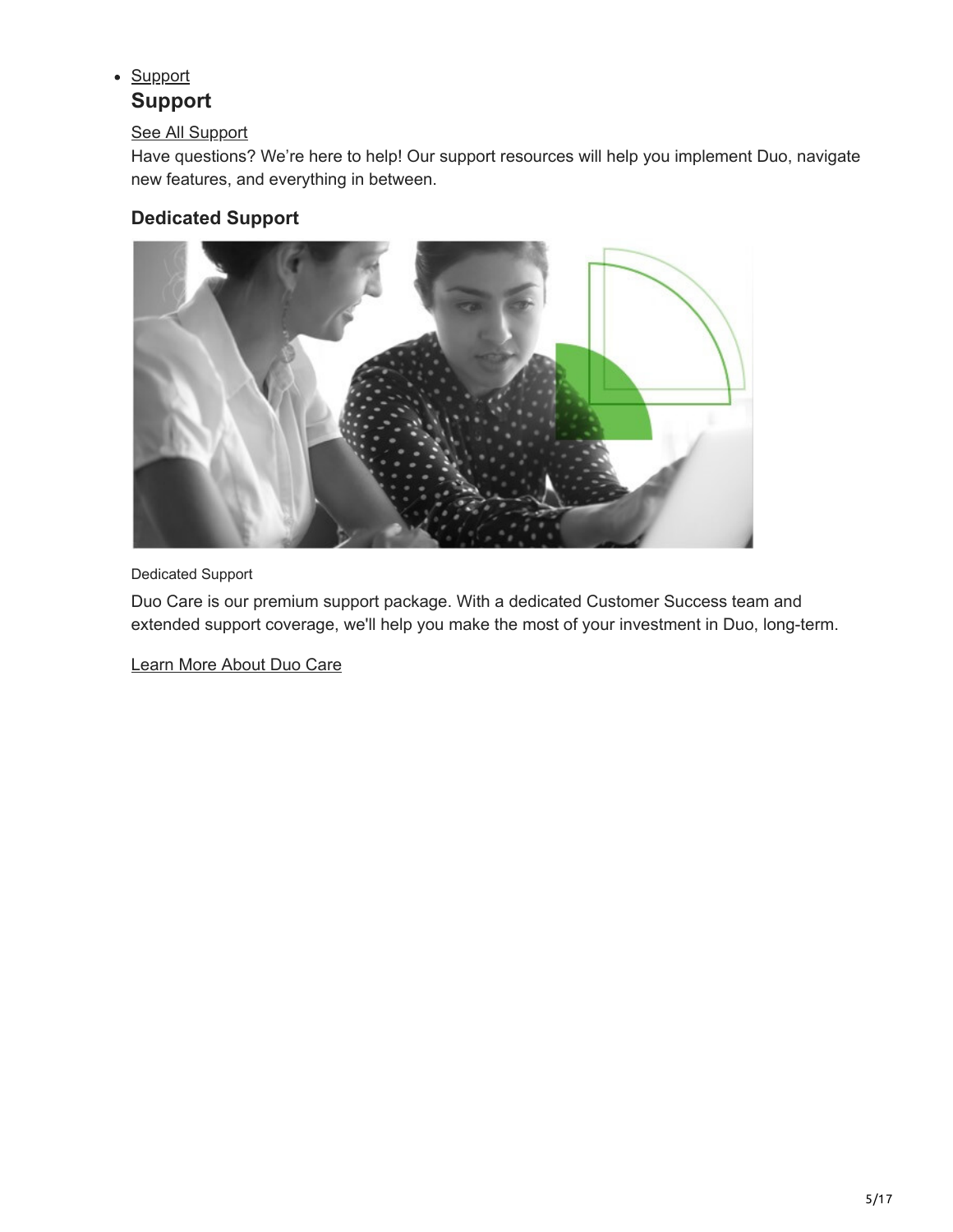#### • [Resources](https://duo.com/resources)

#### **Resources**

[See All Resources](https://duo.com/resources)

Explore research, strategy, and innovation in the information security industry.

#### **Duo Labs Research**



We disrupt, derisk, and democratize complex security topics for the greatest possible impact.

[Explore Labs Research](https://duo.com/labs)

#### **Featured**



Passwordless: The Future of Authentication

With the rise of passwordless authentication technology, you'll soon be able to ki\$\$ Pa\$\$words g00dby3. Learn how to start your journey to a passwordless future today.

[Get the Guide](https://duo.com/resources/ebooks/passwordless-the-future-of-authentication)

[Contact Sales](https://duo.com/about/contact) [Free Trial](http://signup.duo.com/) [Contact Sales](https://duo.com/about/contact) [Free Trial](http://signup.duo.com/)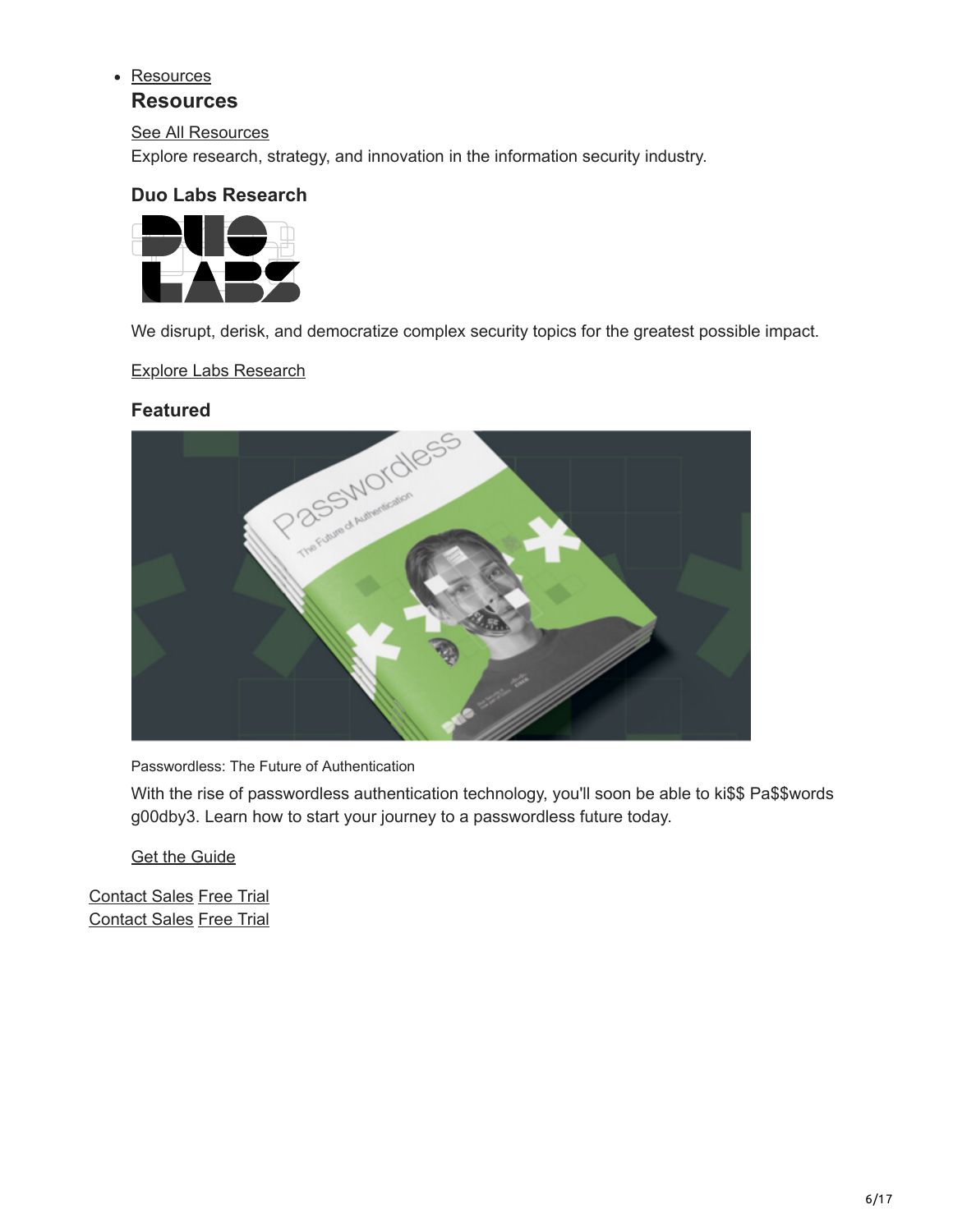

**[Product & Engineering](https://duo.com/blog/category/product-and-engineering)** October 12th, 2017 [Greg Seador](https://duo.com/blog/post-author/gseador)

## **What Is SAML, and Why Does It Exist?**

There's often a knowledge gap in IT organizations when it comes to understanding how exactly SAML works. Many administrators and engineers are familiar with traditional network-based authentication protocols like RADIUS, LDAP and SSH, but reliance on SAML will increase as organizations continue to transition to cloud-based vendors and services.

This blog post is intended to remove the mystery from SAML, explain the mechanics behind some of the most common SAML use cases, and draw parallels to the unfortunately-fictional BaaS – Beer as a Service, that is.

Simply put, Security Assertion Markup Language (better known as its acronym, SAML) is a protocol for authenticating to web applications. Federating identities is a common practice that amounts to having user identities stored across discrete applications and organizations. SAML allows these federated apps and organizations to communicate and trust one another's users.

SAML provides a way to authenticate users to third-party web apps (like Gmail for Business, Office 365, Salesforce, Expensify, Box, Workday, etc.) by redirecting the user's browser to a company login page, then after successful authentication on that login page, redirecting the user's browser back to that thirdparty web app where they are granted access. **The key to SAML is browser redirects!**

To combine analogies, if you think of single sign-on (SSO) as "one password to rule them all," think of SAML as the glue that binds them all together.

SAML is most frequently the underlying protocol that makes web-based SSO possible. A company maintains a single login page - behind it an identity store and various authentication rules - and can easily configure any web app that supports SAML, allowing their users to log in all web apps from the same login screen with a single password. It also has the security benefit of neither forcing users to maintain (and potentially reuse) passwords for every web app they need access to, nor exposing passwords to those web apps.

## **SAML in Action**

Let's start with an example of Beer Drinker Bob, who wants to buy a beer at a concert. Beer as a Service: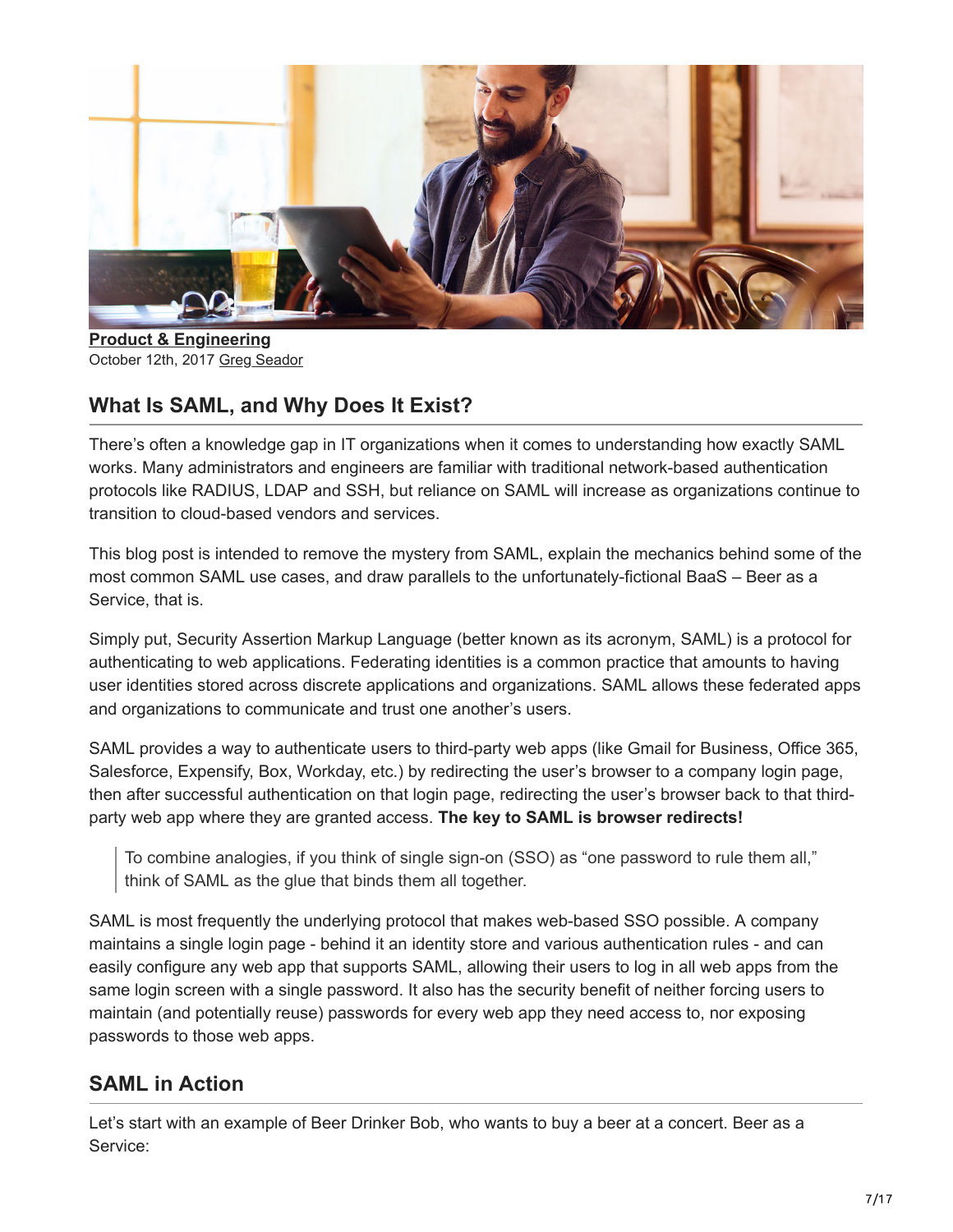1. Bob first walks over to the Wristband Tent, where his ID is checked and a wristband is provided.

The Wristband Tent is the identity provider; its purpose is to verify Bob's identity and make sure he meets the necessary criteria to get a wristband.

1. Next, Bob walks over to the Beer Tent. The Beer Tent guy sees Bob's wristband and hands him a beer.

The Beer Tent is the service provider; it's providing the thing Bob ultimately wants access to: beer!



Now for an example with Software User Stu, who wants to log in to Salesforce. Software as a Service:

1. Stu first navigates to a dashboard his company has configured, where he's asked to authenticate (username + password + two-factor) and then can see all the applications he has access to.

The login process and dashboard are part of the identity provider; its main purpose is to verify Stu's identity

1. Next, Stu clicks the Salesforce icon and is signed into Salesforce.

Salesforce is the service provider; it's the thing Stu ultimately wants access to.

And that's SAML in action! Stu logged into his company dashboard and automatically had access to every cloud app his company uses, including Salesforce. When Stu clicked on the Salesforce icon, his company's identity provider generated an SAML assertion (a message asserting his identity), his browser navigated to Salesforce, and finally Salesforce validated that SAML Assertion and granted him access.

### **Behind the Scenes With SAML**

In SAML lingo, what happened? Let's start by defining some terms: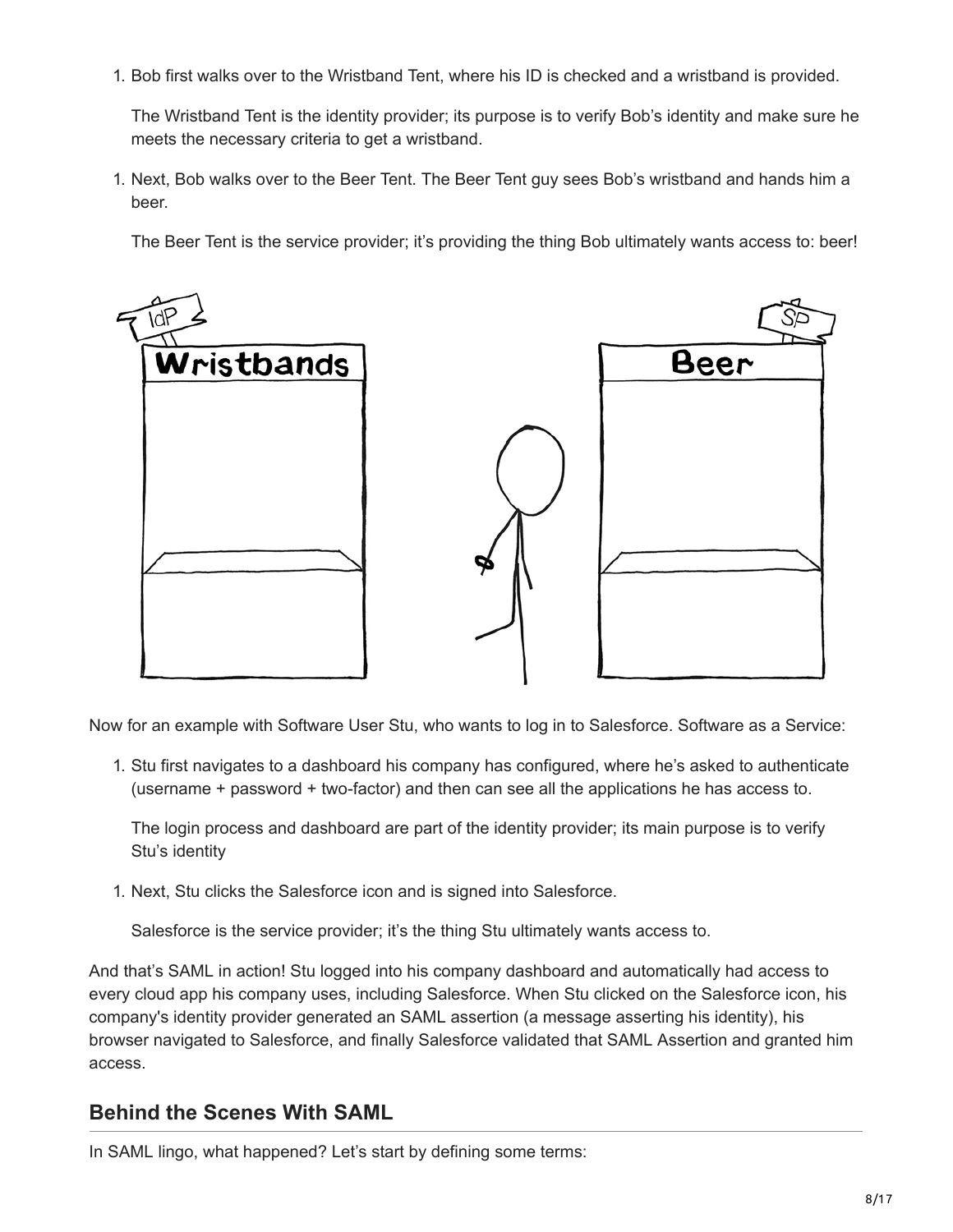- **Identity Provider** (IdP) The software tool or service (often visualized by a login page and/or dashboard) that performs the authentication; checking usernames and passwords, verifying account status, invoking two-factor, etc. This was the Wristband Tent.
- **Service Provider** (SP) The web application where user is trying to gain access. This was the Beer Tent.
- **SAML Assertion** A message asserting a user's identity and often other attributes, sent over HTTP via browser redirects. This was the wristband itself.

#### **Step 1 Explained: Beer Drinker Bob Goes to the Wristband Tent, and Software User Stu Goes to the Company Dashboard**

This step is where authentication by the IdP happens.

For Bob, authentication entailed the Wristband Tent checking to make sure he was who he said he was (his face matched the picture on his ID) and making sure he met the requirements (he was of drinking age).

For Software User Stu, authentication entailed checking his username and password, making sure his account was active, and invoking two-factor authentication to make sure he actually was who he said he was.

This is a good time to explain that it's best to think of the IdP as a *role* in the SAML authentication workflow, relative to the SP. The IdP is simply an authority that the SP trusts. What specifically the IdP does to verify a user isn't of concern to the SP. The SP only cares if its one-and-only IdP approves of the user and issues a SAML assertion.

What the Wristband Tent does to verify a drinker's identity before giving out a wristband is of no concern to the Beer Tent - they only care if the drinker has a wristband or not. The Wristband Tent could require each drinker present a driver's license, passport, proof of residency, turn their clothes inside out, then do 20 pushups.

It could even require they visit another tent - maybe a Necklace Tent - then return to the Wristband Tent wearing a necklace to get a wristband. The Beer Tent has no idea about any of this, nor does it care. The only concern of the Beer Tent is whether or not a drinker arrives with a wristband.

Again, what the IdP does to verify a user's identity is of no concern to the SP, Salesforce. Typically, IdPs ask for a user's credentials, but they can also ask for certificates, invoke two-factor authentication, require the user be on a particular network - and, you guessed it, they can even redirect the user somewhere else to have the user pass yet even more tests. What an IdP does to verify a user's identity is configured by the user's company and can be influenced (or limited) by capabilities of the IdP solution itself.

Thinking of the IdP as a role can be helpful for understanding that many products on the market today fulfill the role of IdP. Duo Access Gateway, Microsoft AD FS, Okta, OneLogin, Ping, Centrify and Shibboleth all serve the role of the IdP, to name a few.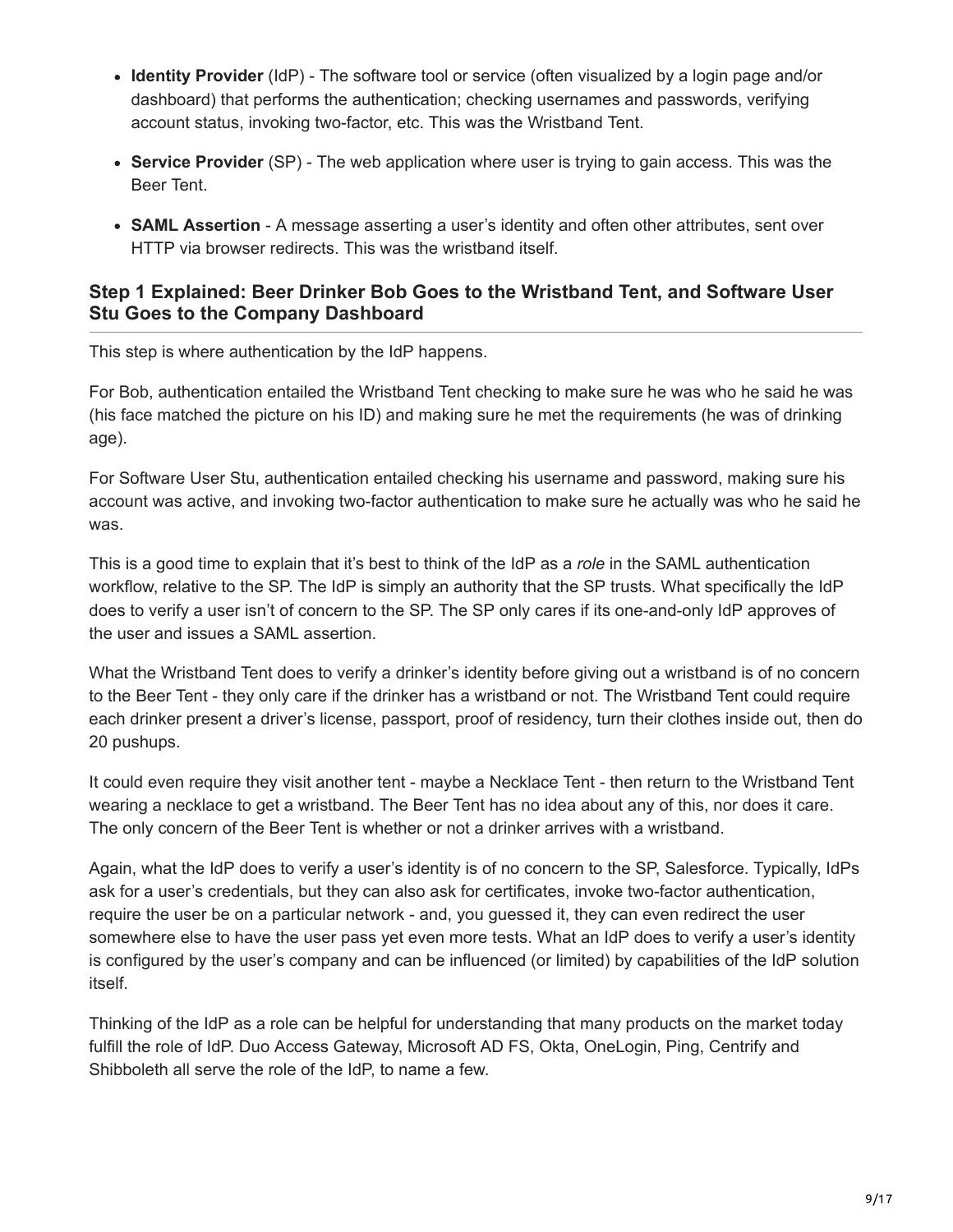

After the user is successfully authenticated, many IdP products then display a dashboard with tiles or icons of all the SPs available for that user to click on and be logged into. In our example, Stu clicked the Salesforce icon, which told his IdP to generate a SAML assertion for Salesforce that adheres to all of Salesforce's requirements: what attributes need to be included in that assertion, and how it should be formatted for Stu to successfully gain access to Salesforce.

#### **Step 2 Explained: Bob Goes to the Beer Tent and Stu Goes to Salesforce**

This step is where verification of the SAML Assertion by the SP happens.

For Bob, verification entailed the Beer Tent checking to make sure his wristband was legitimate and issued by the Wristband Tent they trust.

For Stu, verification entailed Salesforce checking the SAML assertion to make sure it came from the IdP that Salesforce trusts. In addition to checking the authenticity and validity of the SAML assertion, Salesforce also looks in the SAML assertion to see who Stu is and who he should be logged into Salesforce as.

There are often many SPs configured to a single IdP. So while Stu went to Salesforce this time, maybe next time he'll go to Gmail and his company dashboard (IdP) will generate a different SAML assertion that adheres to Gmail's requirements. This is like having many different tents - a Wine Tent, a Liquor Tent, and our favorite Beer Tent - all who trust a single Wristband Tent. The Wristband Tent can issue a different wristband for each of the Wine, Liquor or Beer Tents depending on where the drinker wants to go.

## **IdP-Initiated vs SP-Initiated**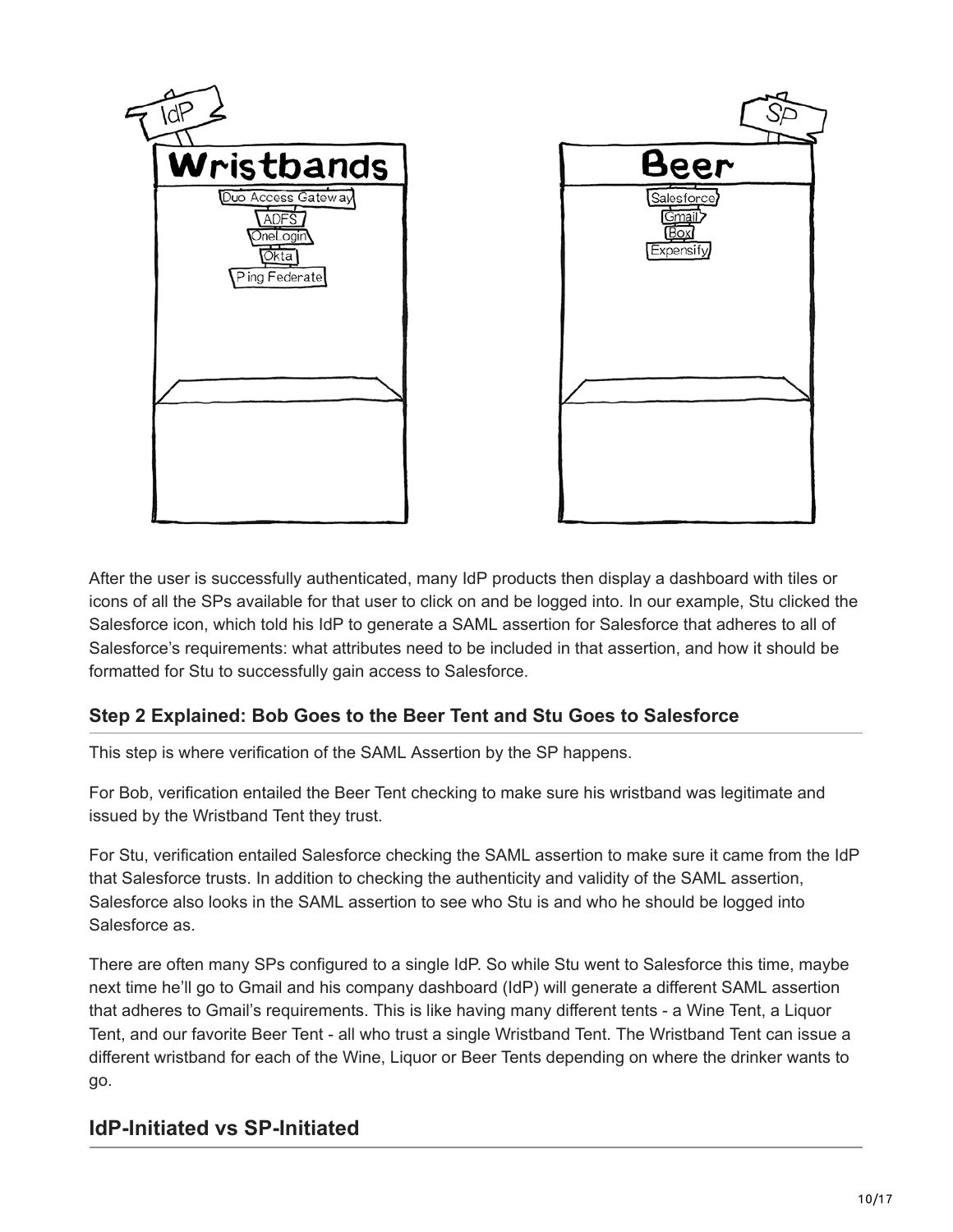IdP-initiated versus SP-initiated refers to where the authentication workflow starts. It's often asked about because some service providers support SP-initiated logins while others don't. What's unique about the SP-initiated login is a *SAML request*.

An IdP-initiated login starts with the user *first navigating to the IdP* (typically a login page or dashboard), and then going to the SP with a *SAML assertion*. This is like first going to the Wristband Tent, then going to the Beer Tent after having received a wristband. The examples above where a user is logging into Salesforce and getting beer were both IdP-initiated.



An SP-initiated login starts with the user *first navigating to the SP*, getting redirected to the IdP with a *SAML request*, then redirected back to the SP with a *SAML assertion*. This is like first going to the Beer Tent, getting sent over to the Wristband Tent because you don't have a wristband, then returning to the Beer Tent when you do have a wristband.

Why does this matter, and what does it mean? What is a SAML Request? It matters because these redirects (go to the Wristband Tent, then come back to the Beer Tent) require that the SP issue a SAML request. A SAML request says, "This user is trying to log in, but they don't have a SAML assertion yet. Please help them get a SAML assertion, then send them back here."

However, not all SPs can issue SAML requests, which limits logging into that SP only as IdP-initiated. (And seriously, SPs, if this is you it's time to join the party.) A SAML request is like someone going to the Beer Tent without a wristband, the Beer Tent writing a note saying, "This guy wants beer. Give him a wristband and send him back," pinning the note to his shirt and shoving him toward the Wristband Tent. It makes it easier for people who like to drink beer, and that's why we prefer it.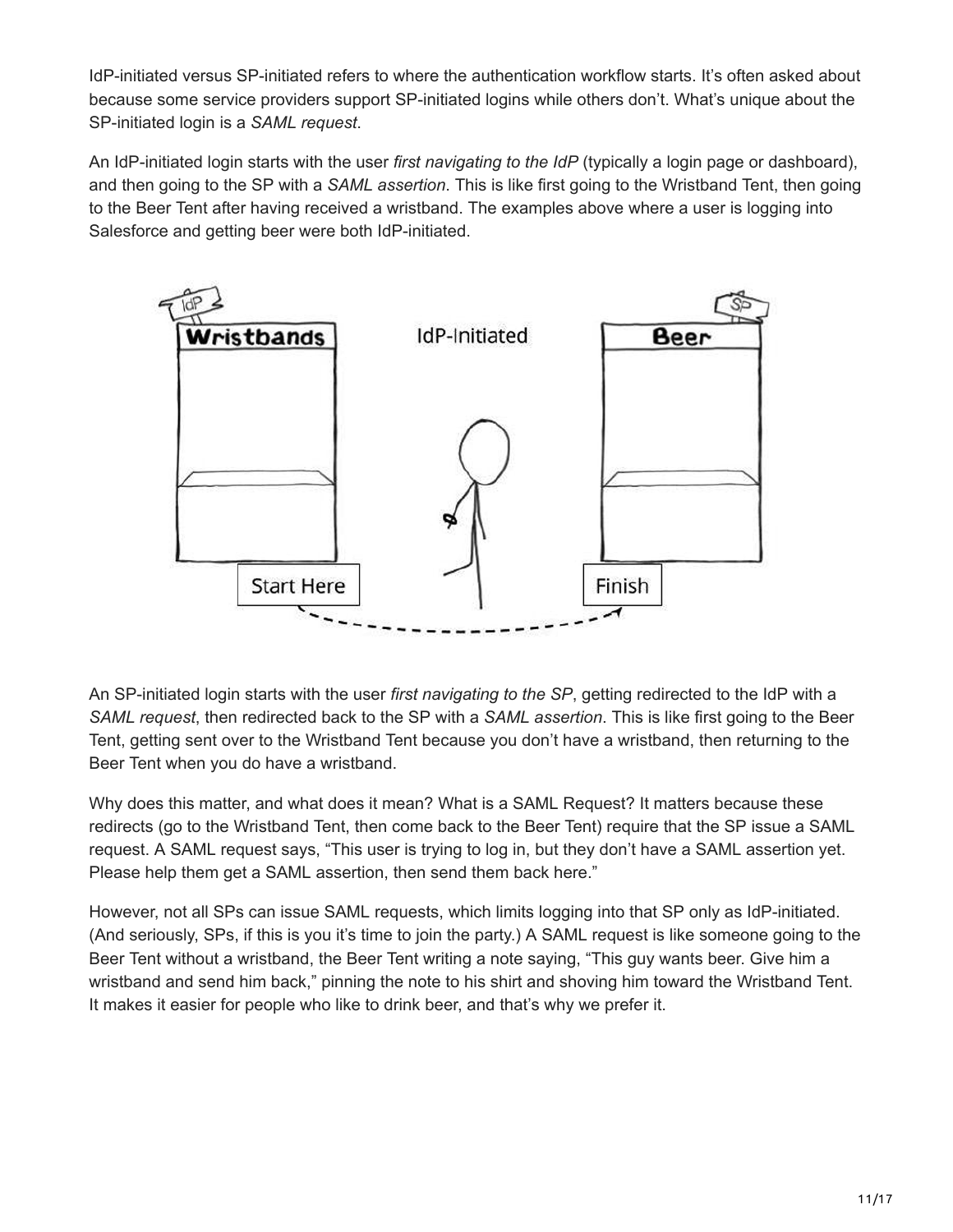

## **Configuring SAML**

We've covered the basics of what SAML is, how logging in with SAML works, and a few of the most common SAML scenarios. Now, let's talk configuration specifics: setting up the tents.

Configuration for SAML must be done in two places: at the IdP and at the SP.

The IdP needs to be configured so it knows where and how to send users when they want to log in to a specific SP. This is like setting up the Wristband Tent and making sure its workers know they're checking IDs so that people can be served beer (and that they shouldn't let minors have a wristband), and after they issue a wristband to point people toward the Beer Tent (rather than, say, a T-shirt Tent or out of the concert venue).

The SP needs to be configured so it knows it can trust SAML assertions signed by the IdP. This is like setting up the Beer Tent and making sure its workers know to look for wristbands that match the wristbands that their trusted Wristband Tent are issuing (as opposed to a friendship bracelet someone just happens to be wearing).

#### **IdP Configuration**

Specifications for a SAML assertion - what it should contain and how it should be formatted - are provided by the SP and set at the IdP. This is like the Beer Tent dictating what they expect to be on a wristband and the Wristband Tent being made aware of those expectations.

The following values must be set at the IdP for each SP, and there's often quite a few of them. This is like a Beer Tent, a Whiskey Tent and a Wine Tent all trusting the same Wristband Tent. Often, IdP products can set these automatically behind the scenes, but as an admin you'll need to provide at least *some* of this information: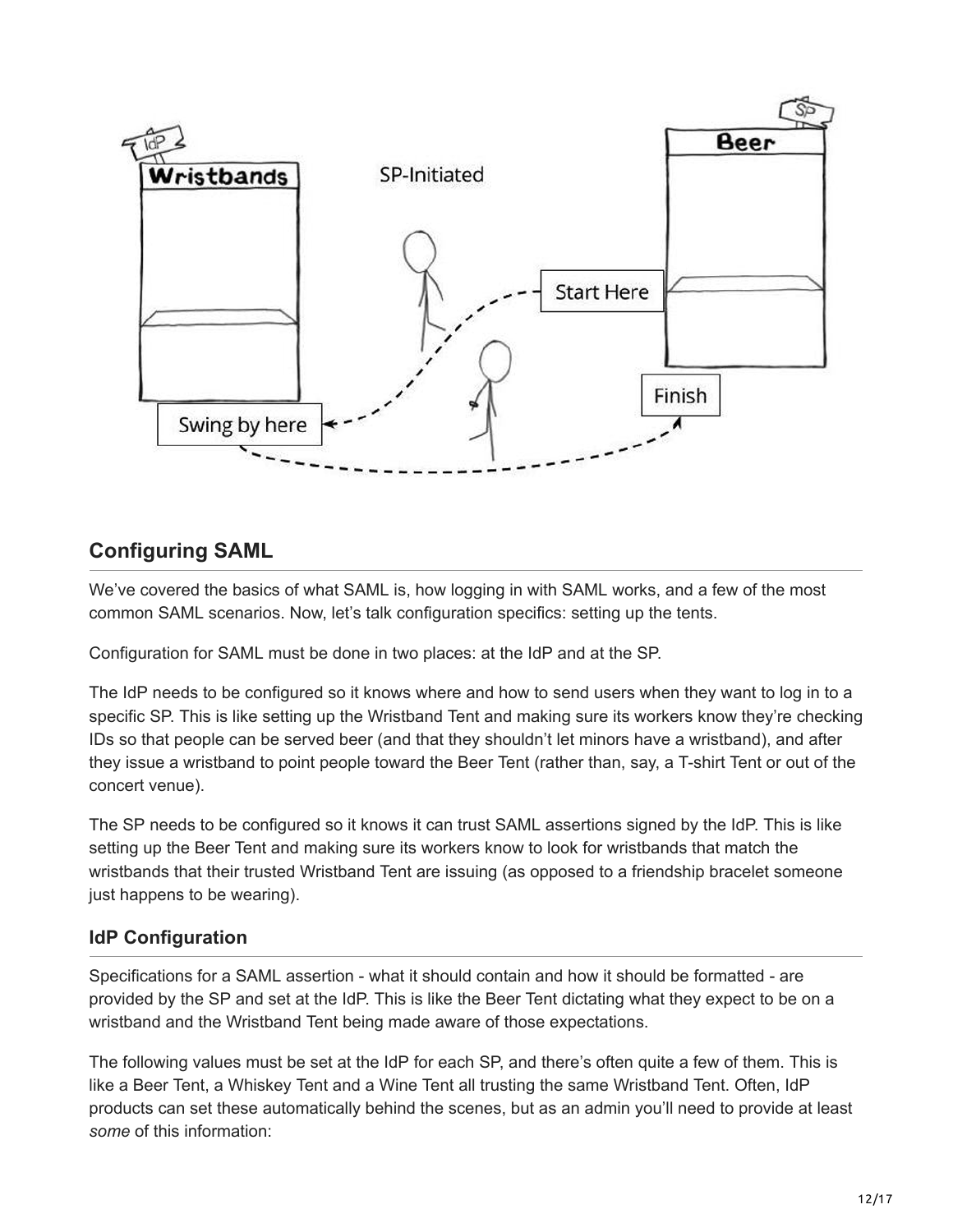**EntityID** - A globally unique name for the SP. Formats vary, but it's increasingly common to see this value formatted as a URL.

- Real Example: <EntityDescriptor entityID="https://beertent.com/concert">
- Beer Example: "Greg's Concert Beers"

**Assertion Consumer Service (ACS)** - The URL location where the SAML assertion is sent.

- Real Example: https://beertent.com/saml/consume/
- Beer Example: "Arrive at the left side of the Beer Tent. That's where the line starts."

**ACS Validator** - A security measure in the form of a regular expression (regex) that ensures the SAML assertion is sent to the correct ACS. This only comes into play during SP-initiated logins where the SAML request contains an ACS location, so this ACS validator would ensure that the SAML requestprovided ACS location is legitimate.

- Real Example: ^https:\/\/beertent\.com\/saml\/consume\/\$
- Beer Example: "Make sure you're going to this Beer Tent and not some other tent."

**Attributes** - The number of and format of attributes can vary greatly. There's usually at least one attribute, the nameID, which is typically the username of the user trying to log in.

- Real Examples: NameID Format NameID Attribute
- Beer Examples: "The wristband shows your name is Bob Boozer." "The wristband shows that was your first name and your last name."

**RelayState** - Not required. Deep linking for SAML. This tells the SP where to take the user once they've successfully logged in.

- Real Example: https://beertent.com/taps/lager/
- Beer Example: "After the Beer Tent approves of your wristband, ask for a lager."

**SAML Signature Algorithm** - SHA-1 or SHA-256. Less commonly SHA-384 or SHA-512. This algorithm is used in conjunction with the X.509 certificate mentioned below.

- Real Example: SHA-256
- Beer Example: "The wristband has a hologram, so you know it's real."

#### **SP Configuration**

The reverse of the section above, this section speaks to information provided by the IdP and set at the SP. This would be the information we provide to the Beer Tent to give them a way to validate that the wristbands drinkers arrive with were truly issued by the Wristband Tent they trust.

**X.509 Certificate** - A certificate provided by the IdP, used to verify the public key as passed by the IdP in the metadata of the SAML assertion. It allows the SP to verify the SAML assertion is *actually* coming from the IdP it trusts. SAML assertions are usually signed, however SAML requests can also be signed.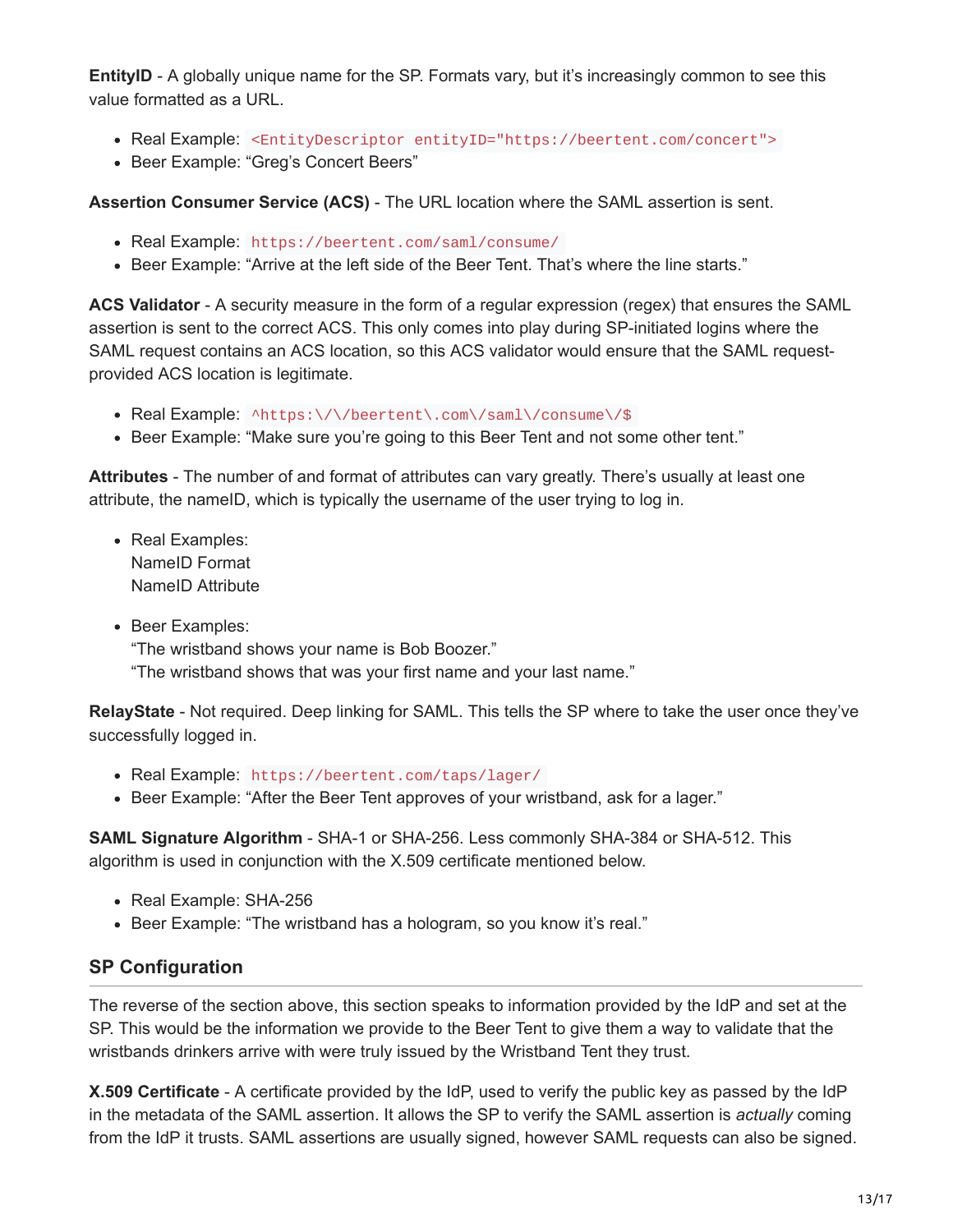Typically, it's downloaded or copied from the IdP and configured by uploading or pasting it to into the SP.

**Issuer URL** - Unique identifier of the IdP. Formatted as a URL containing information about the IdP so the SP can validate that the SAML assertions it receives are issued from the correct IdP.

- Real Example:
	- <saml:Issuer>https://access.wristbandtent.com/saml2/idp/metadata.php</saml:Issuer>
- Beer Example: "Only accept SAML assertions that are issued from a Wristband Tent that matches this description."

**SAML SSO Endpoint / Service Provider Login URL** - An IdP endpoint that initiates authentication when redirected here by the SP with a SAML request.

**SAML SLO (Single Log-out) Endpoint** - An IdP endpoint that will close the user's IdP session when redirected here by the SP, typically after the user clicks "Log out."

- Real Example: https://access.wristbandtent.com/logout
- Beer Example: "Go to this location at the Wristband Tent to have your wristband removed."

## **How Is SAML Different From Oauth and Web Services Federation?**

We hear about these other SAML alternatives in passing, but how do they differ? Should you have an opinion on which one is best? Understand that SAML, OAuth, and Web Services Federation (WS-Fed) all vary technically, as well as how they're best put to use.

- **SAML** Most commonly used by businesses to allow their users to access services they pay for. Salesforce, Gmail, Box and Expensify are all examples of service providers an employee would gain access to after a SAML login. SAML asserts to the service provider who the user is; this is authentication.
- **WS-Fed** Web Services Federation is used for the same purposes as SAML, to federate authentication from service providers to a common identity provider. It's well supported with certain IdPs, like Microsoft Active Directory Federation Services (AD FS), but it's not prevalent with cloud service providers. WS-Fed is arguably simpler than SAML for developers to implement, but its limited support among IdPs and SPs alike make it a tough sell.
- **OAuth** Most commonly used by consumer apps and services so users don't have to sign up for a new username and password. "Sign in with Google" and "Log in with Facebook" are examples of OAuth in the real world. OAuth delegates access to a person's Google or Facebook account by a third party.

Typically the app the user is signing into can directly read information from the user's profile or take actions (like post pictures or make updates) on their behalf; this is authorization. This would be like going to the Beer Tent and instead of the Beer Tent sending Bob to the Wristband Tent, they ask Bob to hand them his ID and sign off that the Beer Tent workers can go over to the Wristband Tent on his behalf and represent him; he is authorizing them.

What's more important is to look at prevalence of each technology for each use case. SAML is ubiquitous in the workplace for cloud-based apps, while WS-Fed is not. Conversely, OAuth is ubiquitous among consumer apps.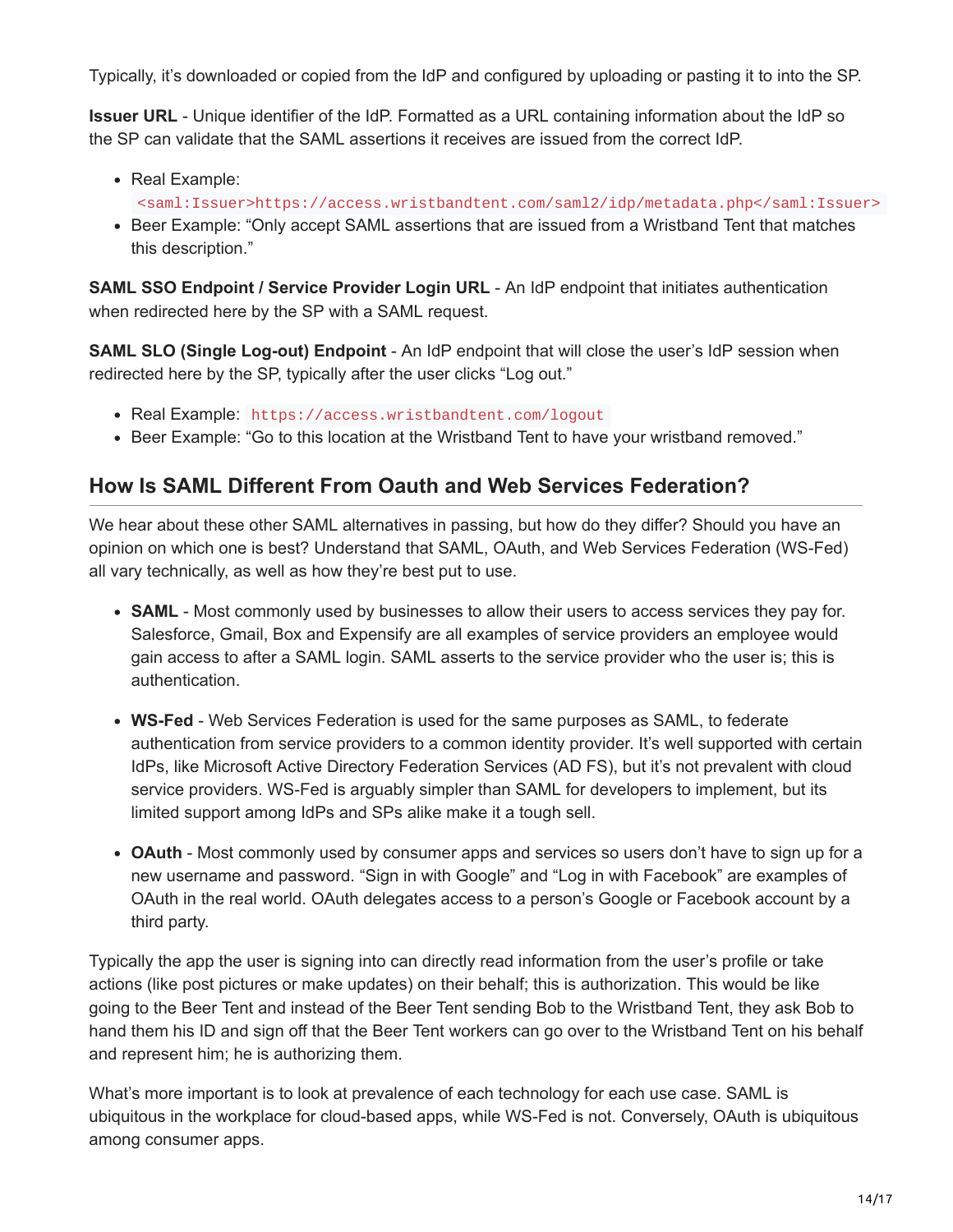## **Microsoft & AD FS Terminology**

Microsoft's Active Directory Federation Services has their own terminology and approach to SAML, so it warrants a short explanation. Microsoft AD FS is an identity provider. Think of it as Microsoft's solution to the Wristband Tent: tricky to understand if you're new to the world of Wristband Tents, but very customizable.

- **Relying Party** is the term that Microsoft AD FS uses to mean Service Provider.
- **Claims Rules** is another term that only Microsoft AD FS uses. Claims Rules are just that: rules you can apply to alter how or when to invoke authentication. For example, an admin could set up a claims rule that only applies when a user comes to AD FS as they're trying to get to Dropbox. Plus, it prevents them from using a mobile device, allowing that user to log in with a laptop or desktop device but not their Android or iPhone. Some IdPs other than AD FS can create similar rules, but AD FS allows for some of the most robust and complex rule creation.
- **ImmutableID** is the Microsoft Azure AD equivalent of an ObjectGUID. It's not specific to AD FS, but it's worth a mention.
- **WS-Fed** is similar to SAML and abides by many of the same rules. It's a protocol specifically created by Microsoft and not widely supported by IdPs other than AD FS.

### **Troubleshooting Basics**

The best way to troubleshoot SAML is the same way I recommend troubleshooting most issues: start with the basics.

- 1. **Scope** Is the issue affecting all users, or just a few? If no users can sign in, that's an immediate indicator of a service interruption or misconfiguration. If you're setting up an IdP and SP for the first time, it's probably a misconfiguration.
- 2. **Experience** What is the user experiencing that indicates an issue? Is the user getting an error on the IdP login page? Or is the user getting an error generated by the SP after they successfully authenticate to the IdP?

Because SAML "happens" via browser redirects, it's usually pretty straightforward to determine where a problem is occurring - just look at the URL. If a problem is occurring while on a URL belonging to your IdP, well, it's probably an IdP issue. Same goes if it's the URL of your destination SP.

#### **Error at the IdP**

For just a few users:

- Is there an error message? Does it give us any clues?
- Is the username and password valid?
- Is the user account unlocked?
- Is the user successfully passing two-factor authentication or any other authentication steps?
- Try again. Clear cache. Try in an incognito window. Try on a different machine. Is there a way to isolate and identify the issue?
- What do the logs show?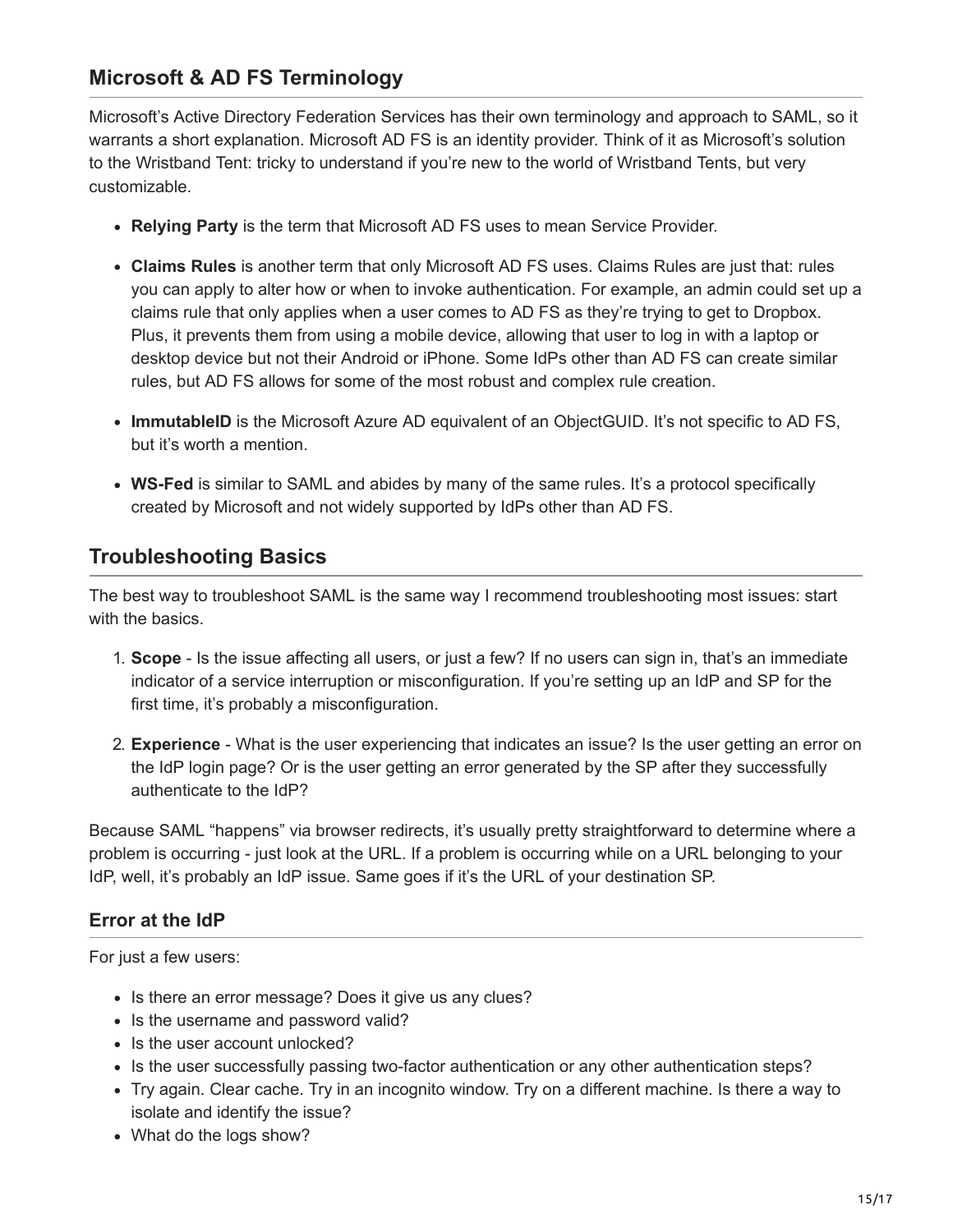For all users:

- Is there an error message? Does it give us any clues?
- Is the user able to resolve the URL of the IdP and actually view the login page?
- Is your IdP able to communicate with your identity store (like Active Directory)?
- If configurable, keep the authentication flow simple and get one step working at a time, i.e., work to make sure primary authentication is working successfully before moving on to troubleshoot twofactor authentication

#### **Error When Arriving to the SP**

For just a few users:

- What is the error? Does it give us any clues?
- Does the user have a valid username within the SP?
- Check to make sure the username stored in the SP matches what is being passed in the SAML assertion. My favorite tool for this is [SAML Tracer,](https://addons.mozilla.org/en-US/firefox/addon/saml-tracer/) which allows you to easily view the contents of a SAML assertion.
- Does the user need to be in a specific group?

For all users:

- What is the error? Does it give us any clues?
- Are *any* users already provisioned within the SP?
- What does the SP expect the SAML assertion to look like? What are the required attributes and their formats?
- Do all users need to be in a specific group?

Now that we've talked about the ins and outs of SAML, there's just one thing left to say: Cheers!

#### **Authors**



Greg Seador [Senior Solutions Engineer](https://duo.com/blog/post-author/gseador)

#### **Fresh Security News. Right to Your Inbox.**

Subscribe to get a monthly email featuring blog posts, research, infographics, videos, e-books, security industry news, all handcrafted by Duo. You may unsubscribe any time.